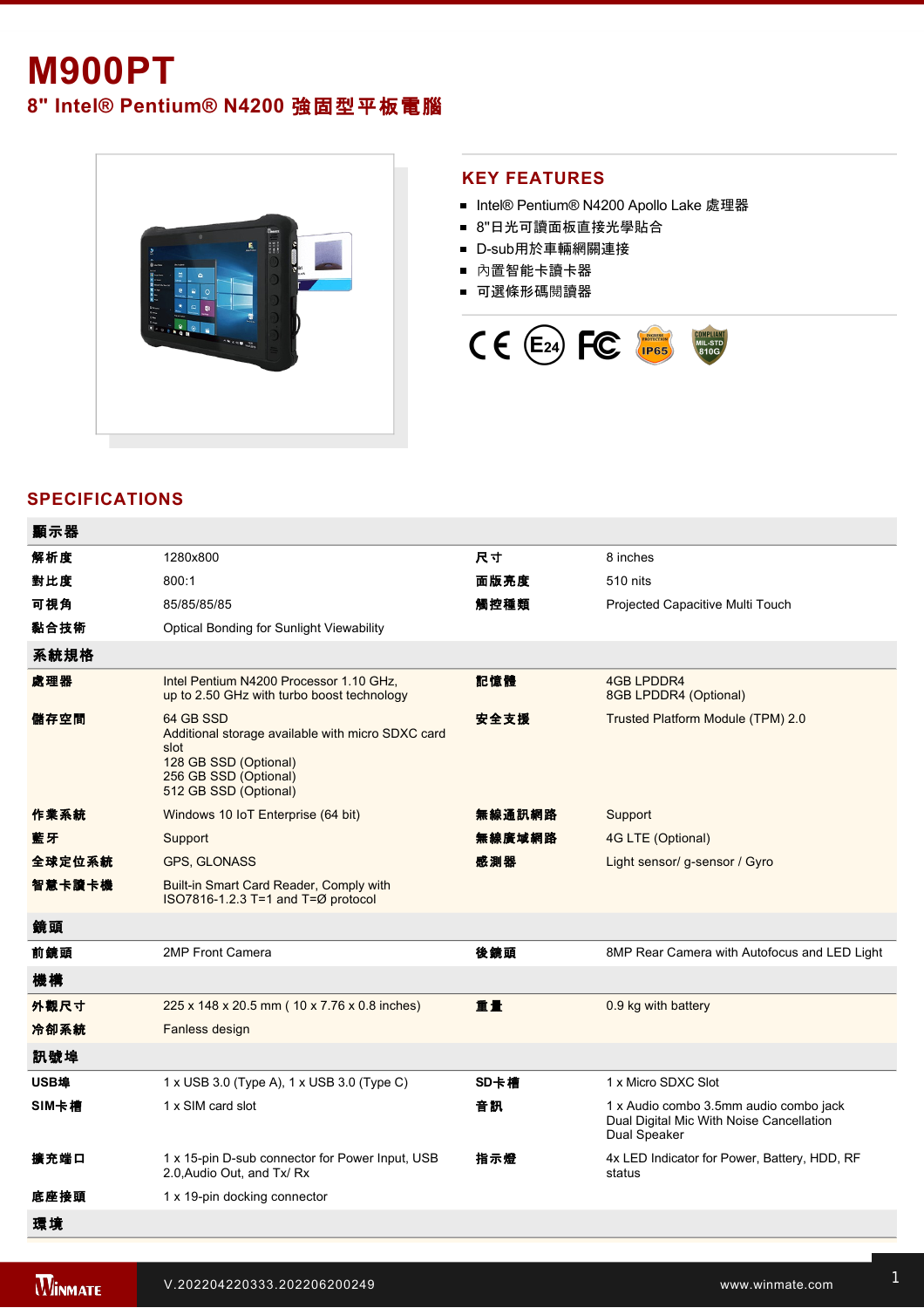| 工作濕度                    | 10% to 90% RH, non-condensing                                             | 工作溫度   | -20 $^{\circ}$ C to 60 $^{\circ}$ C (AC mode), -10 $^{\circ}$ C to 50 $^{\circ}$ C (Battery<br>mode)                                                                                                                            |
|-------------------------|---------------------------------------------------------------------------|--------|---------------------------------------------------------------------------------------------------------------------------------------------------------------------------------------------------------------------------------|
| 儲存溫度                    | -30°C to 70°C (-22°F to 158°F)                                            | 衝擊     | MIL-STD-810G Method 516.6 Procedure I                                                                                                                                                                                           |
| 振動                      | MIL-STD-810G Method 514.6 Procedure I                                     | IP防水等級 | IP65 certified, dustproof and waterproof                                                                                                                                                                                        |
| 落摔                      | MIL-STD-810G Method 516.6, 5 ft                                           |        |                                                                                                                                                                                                                                 |
| 認證                      |                                                                           |        |                                                                                                                                                                                                                                 |
| 認證                      | CE, FCC, E-Mark                                                           |        |                                                                                                                                                                                                                                 |
| 安全性                     |                                                                           |        |                                                                                                                                                                                                                                 |
| <b>SOTI MobiControl</b> | SOTI MobiControl Compliance                                               |        |                                                                                                                                                                                                                                 |
| 控制                      |                                                                           |        |                                                                                                                                                                                                                                 |
| 按鈕                      | 1 x Power, 1 x menu,<br>3 x Programmable Function Keys                    |        |                                                                                                                                                                                                                                 |
| 電源                      |                                                                           |        |                                                                                                                                                                                                                                 |
| 電池                      | 7.6V, typ. 4200 mAh Li Polymer Battery (2S2P)                             | 電池使用時間 | 8 Hours                                                                                                                                                                                                                         |
| 電源規格                    | 19V DC                                                                    | 電源適配器  | 100-240V, 50-60Hz / 19V DC                                                                                                                                                                                                      |
| 配件                      |                                                                           |        |                                                                                                                                                                                                                                 |
| 配件                      | Adapter and Power Cord<br><b>Standard Battery Pack</b><br>Vehicle Charger | 配件選配   | Desk Dock (Optional)<br>Vehicle Dock (Optional)<br>Vehicle Gateway (Optional)<br>Vehicle Cradle (Optional)<br>Battery Charger (Optional)<br>Vehicle Charger (Optional)<br>Hand Strap (Optional)<br>Capacitive Stylus (Optional) |

## 條碼掃描 配件 1D/2D barcode reader (Optional)

### **DIMENSIONS**  UNIT:MM

#### **Winmate M900PT**



7. This is a simplified drawing and some components are not marked in detail.